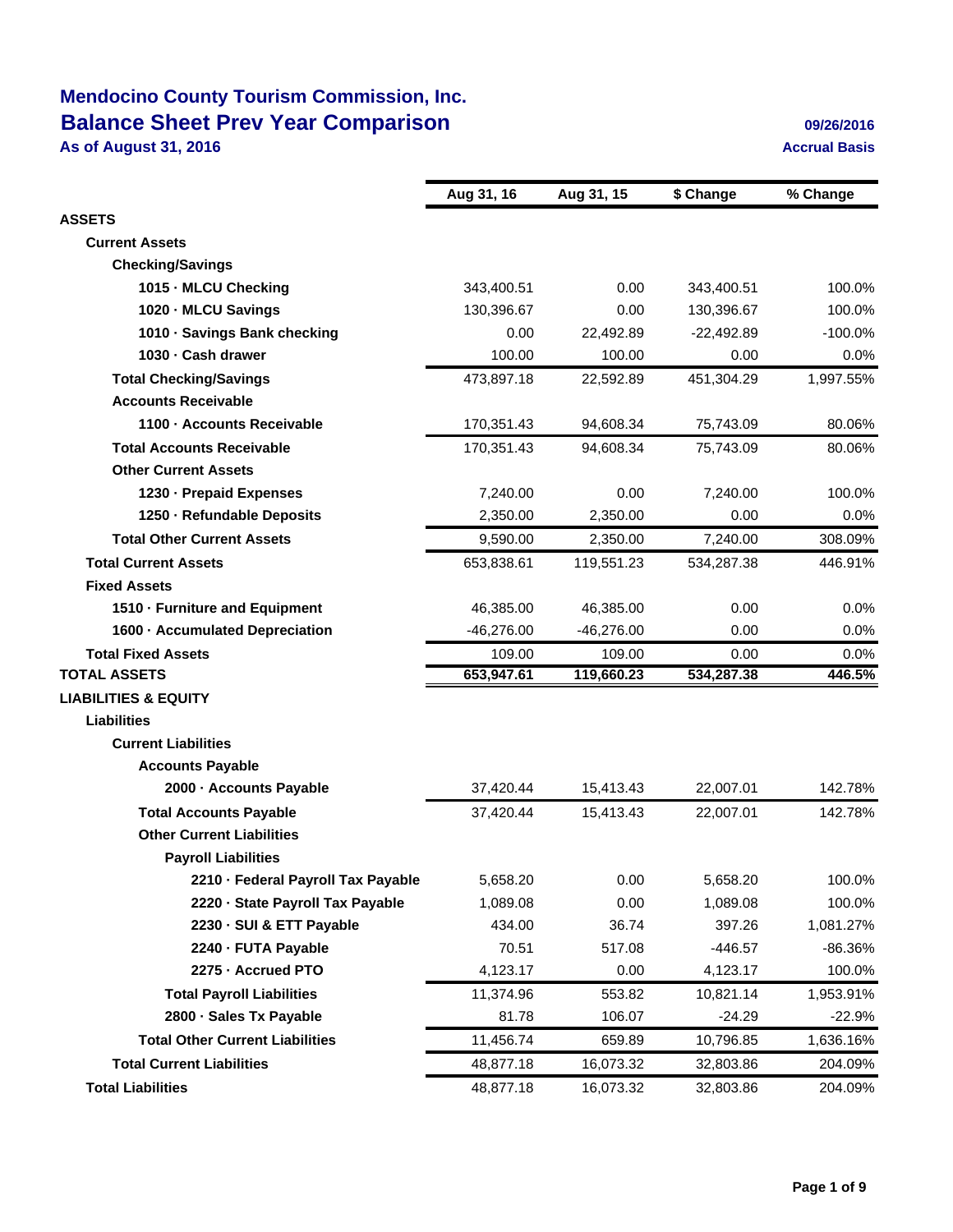# **Mendocino County Tourism Commission, Inc. Balance Sheet Prev Year Comparison 1999 12016 1991 12026/2016**

**As of August 31, 2016 Accrual Basis Accrual Basis Accrual Basis** 

|                                       | Aug 31, 16 | Aug 31, 15 | \$ Change  | % Change |
|---------------------------------------|------------|------------|------------|----------|
| <b>Equity</b>                         |            |            |            |          |
| 3100 Contingency-Unrestricted         | 333.270.62 | 0.00       | 333.270.62 | 100.0%   |
| 3900 - Unrestricted Net Assets (RE)   | 240,517.21 | 72.563.52  | 167,953.69 | 231.46%  |
| <b>Net Income</b>                     | 31,282.60  | 31.023.39  | 259.21     | 0.84%    |
| <b>Total Equity</b>                   | 605,070.43 | 103,586.91 | 501,483.52 | 484.12%  |
| <b>TOTAL LIABILITIES &amp; EQUITY</b> | 653,947.61 | 119,660.23 | 534,287.38 | 446.5%   |
|                                       |            |            |            |          |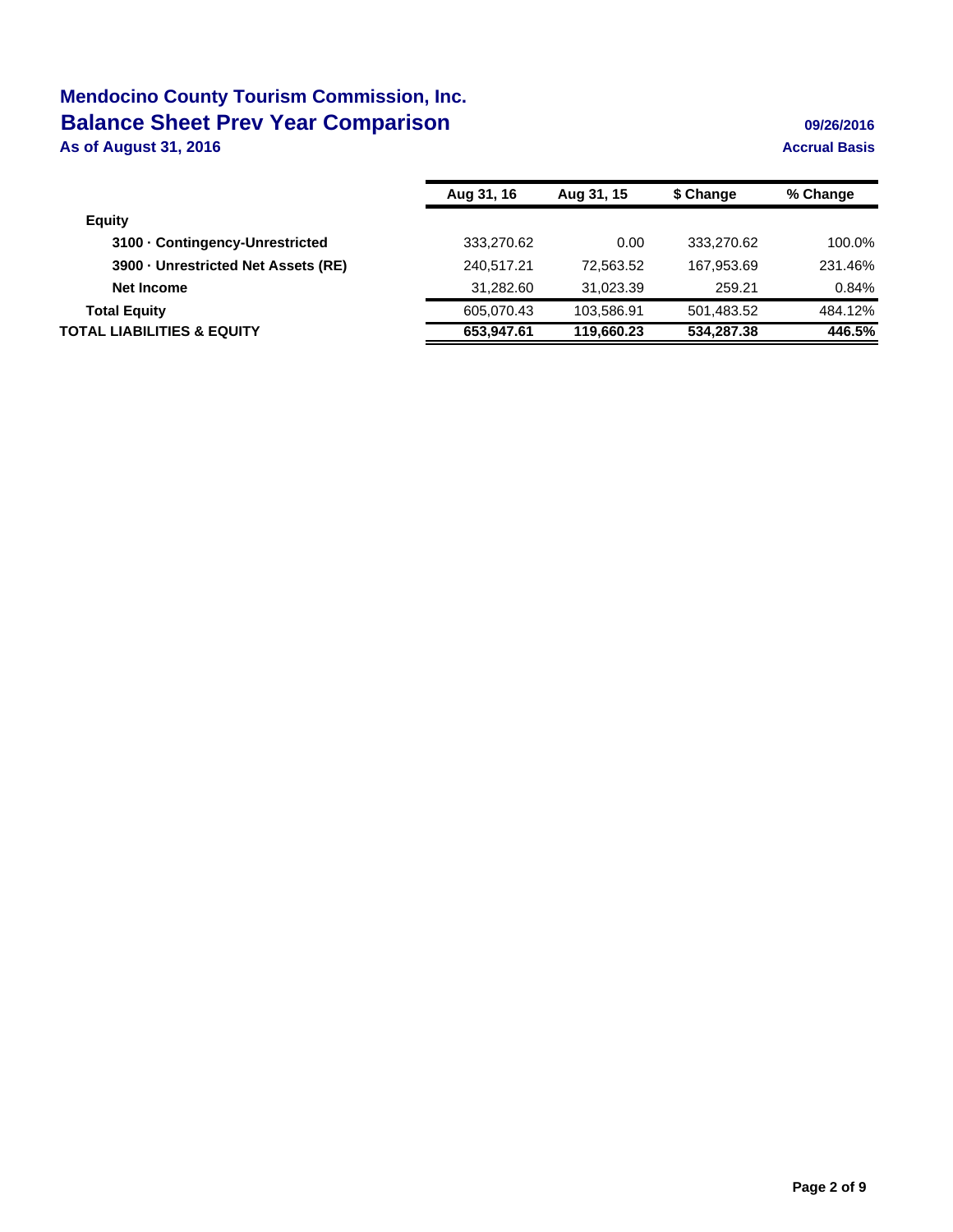### **Mendocino County Tourism Commission, Inc. Profit & Loss Prev Year Comparison 09/26/2016 July through August 2016 August 2016 Accrual Basis Accrual Basis**

|                                                                      | Jul - Aug 16 Jul - Aug 15 |                       | \$ Change            | % Change            |
|----------------------------------------------------------------------|---------------------------|-----------------------|----------------------|---------------------|
| <b>Ordinary Income/Expense</b>                                       |                           |                       |                      |                     |
| <b>Income</b><br>4010 - MCLA BID Assessment                          |                           |                       |                      |                     |
|                                                                      | 0.00<br>0.00              | 106,900.00            | $-106,900.00$        | $-100.0%$           |
| 4020 - MCPA Matching Funds                                           |                           | 56,250.00             | $-56,250.00$         | $-100.0%$           |
| 4030 - County BID                                                    | 133,333.34                | 0.00<br>0.00          | 133,333.34           | 100.0%<br>100.0%    |
| 4031 - County BID adjustments<br>4035 - County 50% Match             | 1,644.32                  |                       | 1,644.32             |                     |
| <b>Other Income</b>                                                  | 66,666.66                 | 0.00                  | 66,666.66            | 100.0%              |
| 4810 Event Passport Income                                           | 0.00                      | $-200.00$             | 200.00               | 100.0%              |
| 4950 - Interest Income                                               | 2.97                      | 5.49                  | $-2.52$              | $-45.9%$            |
| 4850 - Retail Sales                                                  | 968.34                    | 1,256.03              | $-287.69$            | $-22.91%$           |
| <b>Total Other Income</b>                                            | 971.31                    | 1,061.52              | $-90.21$             | $-8.5%$             |
| <b>Total Income</b>                                                  |                           |                       |                      |                     |
|                                                                      | 202,615.63                | 164,211.52            | 38,404.11            | 23.39%              |
| <b>Gross Profit</b>                                                  | 202,615.63                | 164,211.52            | 38,404.11            | 23.39%              |
| <b>Expense</b>                                                       |                           |                       |                      |                     |
| <b>MEDIA &amp; WEBSITE</b>                                           |                           |                       |                      |                     |
| <b>Advertising/ Media</b>                                            |                           |                       |                      |                     |
| 5010 - Media Plan Management                                         | 0.00                      | 31,786.84             | $-31,786.84$         | $-100.0%$           |
| 5130 - Print & Online Advertising                                    |                           |                       | 795.79               |                     |
| 5120 Digital & Broadcast                                             | 795.79                    | 0.00                  | 719.00               | 100.0%              |
| 5290 E-Marketing<br>5200 Print & Direct Mail                         | 719.00                    | 0.00                  |                      | 100.0%              |
|                                                                      | 30,965.00                 | 0.00                  | 30,965.00            | 100.0%              |
| Total 5130 Print & Online Advertising                                | 32,479.79                 | 0.00                  | 32,479.79            | 100.0%              |
| 5150 - Ad Development/Design                                         | 0.00                      | 315.54                | $-315.54$            | $-100.0%$           |
| 5165 - AdverGame Development                                         | 4,800.00                  | 0.00<br>50.00         | 4,800.00             | 100.0%              |
| 5030 Co-op Advertising<br>5110 Video Development                     | 0.00<br>171.72            | 0.00                  | $-50.00$<br>171.72   | $-100.0%$<br>100.0% |
| <b>Total Advertising/ Media</b>                                      |                           |                       |                      | 16.48%              |
| <b>Public Relations</b>                                              | 37,451.51                 | 32,152.38             | 5,299.13             |                     |
|                                                                      |                           |                       |                      |                     |
| 5510 Public Relations Contract<br>5650 Marketing & Comm. Coordinator | 22,270.86<br>10,000.00    | 16,668.00<br>8,000.00 | 5,602.86<br>2,000.00 | 33.61%<br>25.0%     |
| 5530 In-Market PR Stunts                                             | 0.00                      | 400.00                | $-400.00$            | $-100.0%$           |
| 5610 Travel -PR Related                                              | 130.68                    | 703.55                | $-572.87$            | $-81.43%$           |
| 5550 Visiting Media FAM Expenses                                     | 1,731.42                  | 1,705.64              | 25.78                | 1.51%               |
| 5660 Clipping Service                                                | 0.00                      | 908.78                | $-908.78$            | $-100.0%$           |
| <b>Total Public Relations</b>                                        |                           |                       |                      |                     |
|                                                                      | 34,132.96                 | 28,385.97             | 5,746.99             | 20.25%              |
| <b>Website Maint / Development</b>                                   |                           |                       |                      |                     |
| 5710 Interactive Media Coordinator                                   | 5,520.00                  | 0.00                  | 5,520.00             | 100.0%              |
| 5730 Interactive Marketing                                           | 247.29                    | 970.90                | $-723.61$            | $-74.53%$           |
| 5750 Development/ Maintenance                                        | 1,200.00                  | 3,104.45              | $-1,904.45$          | $-61.35%$           |
| <b>Total Website Maint / Development</b>                             | 6,967.29                  | 4,075.35              | 2,891.94             | 70.96%              |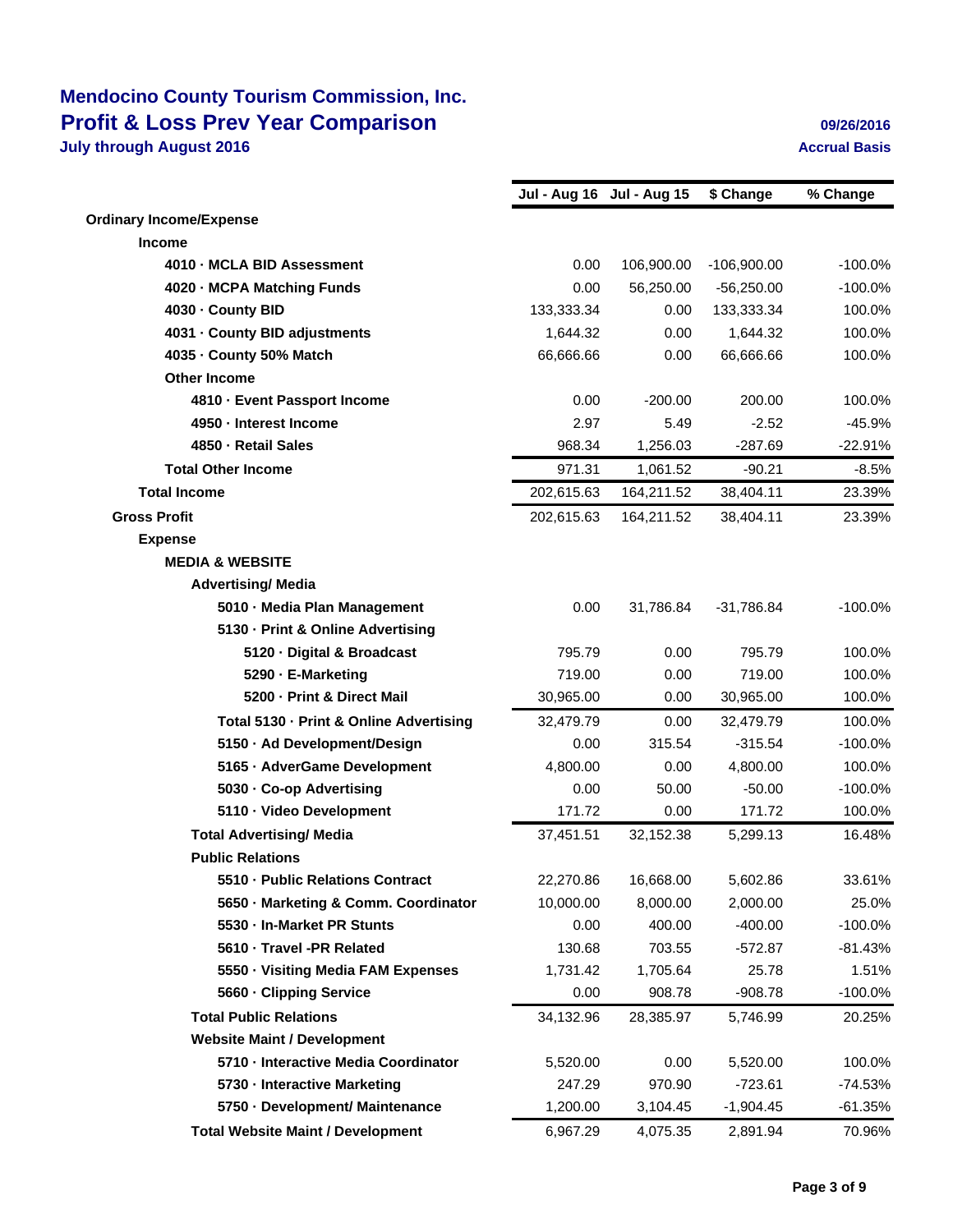### **Mendocino County Tourism Commission, Inc. Profit & Loss Prev Year Comparison 09/26/2016 July through August 2016 Accrual Basis Accrual Basis Accrual Basis**

|                                            |           | Jul - Aug 16 Jul - Aug 15 | \$ Change   | % Change   |
|--------------------------------------------|-----------|---------------------------|-------------|------------|
| <b>Leisure/ Group Sales</b>                |           |                           |             |            |
| 5810 - Promotion Items, Booth Develop      | 250.00    | 0.00                      | 250.00      | 100.0%     |
| 5820 Consumer & Trade Shows                | 2,617.44  | 0.00                      | 2,617.44    | 100.0%     |
| 5840 State Fair Exhibit                    | 1,721.12  | 0.00                      | 1,721.12    | 100.0%     |
| 5880 · Travel - Leisure/Group Sales        | 0.00      | 549.69                    | $-549.69$   | $-100.0%$  |
| 5890 - Misc. Sales Opportunities           | 76.12     | 0.00                      | 76.12       | 100.0%     |
| <b>Total Leisure/ Group Sales</b>          | 4,664.68  | 549.69                    | 4,114.99    | 748.6%     |
| <b>Total MEDIA &amp; WEBSITE</b>           | 83,216.44 | 65,163.39                 | 18,053.05   | 27.7%      |
| <b>VISITOR SERVICES/PARTNERSHIPS</b>       |           |                           |             |            |
| <b>Visitor Svs/Fulfillment</b>             |           |                           |             |            |
| 6220 Event & Festival Guides               | 1,202.23  | 721.00                    | 481.23      | 66.75%     |
| 6210 - Event Partnership Funding           | 31.21     | 590.83                    | $-559.62$   | $-94.72%$  |
| 6530 - Incentives & Sponsorships           | 2,400.00  | 0.00                      | 2,400.00    | 100.0%     |
| 6010 Visitor Guide & Distribution          | 85.02     | 680.02                    | $-595.00$   | $-87.5%$   |
| <b>Retail Store</b>                        |           |                           |             |            |
| 6412A - Purchases for Resale               | 0.00      | 26.60                     | $-26.60$    | $-100.0%$  |
| 6412B - Store Supplies/Expenses            | 43.55     | 107.11                    | $-63.56$    | $-59.34%$  |
| 6412C - Contract Labor - Store             | 0.00      | 430.00                    | $-430.00$   | $-100.0%$  |
| 6412D - Consignee payments                 | 708.80    | 617.20                    | 91.60       | 14.84%     |
| <b>Total Retail Store</b>                  | 752.35    | 1,180.91                  | $-428.56$   | $-36.29%$  |
| <b>Total Visitor Sys/Fulfillment</b>       | 4,470.81  | 3,172.76                  | 1,298.05    | 40.91%     |
| <b>Partnerships</b>                        |           |                           |             |            |
| 6550 Conferences & Seminars                | 1,399.00  | 1,949.95                  | $-550.95$   | $-28.26%$  |
| 6620 In-County Relations                   | 415.97    | 50.00                     | 365.97      | 731.94%    |
| 6520 Memberships                           | 4,053.38  | 6,077.08                  | $-2,023.70$ | $-33.3%$   |
| 6510 North Coast Tourism Council           | 0.00      | 205.10                    | $-205.10$   | $-100.0%$  |
| 6570 Travel-Partnership Related            | 0.00      | 2,273.81                  | $-2,273.81$ | $-100.0\%$ |
| <b>Total Partnerships</b>                  | 5,868.35  | 10,555.94                 | $-4,687.59$ | $-44.41%$  |
| <b>Total VISITOR SERVICES/PARTNERSHIPS</b> | 10,339.16 | 13,728.70                 | $-3,389.54$ | $-24.69%$  |
| <b>ADMIN EXPENSES</b>                      |           |                           |             |            |
| <b>Occupancy Costs</b>                     |           |                           |             |            |
| 7250 Rent                                  | 3,600.00  | 3,600.00                  | 0.00        | 0.0%       |
| 7120 Insurance                             | 1,070.00  | 100.00                    | 970.00      | 970.0%     |
| 7260 - Repairs & Maintenance               | 22.00     | 343.00                    | $-321.00$   | -93.59%    |
| 7270 · Taxes - Unsecured                   | 62.25     | 56.35                     | 5.90        | 10.47%     |
| 7310 Telecommunication                     | 2,162.33  | 1,289.35                  | 872.98      | 67.71%     |
| 7350 Utilities                             | 824.16    | 754.19                    | 69.97       | 9.28%      |
| <b>Total Occupancy Costs</b>               | 7,740.74  | 6,142.89                  | 1,597.85    | 26.01%     |
| <b>General Admin</b>                       |           |                           |             |            |
| 7010 Accounting                            | 1,909.25  | 0.00                      | 1,909.25    | 100.0%     |
| 7050 · Bad Debt                            | 0.00      | 385.00                    | $-385.00$   | $-100.0%$  |
|                                            |           |                           |             |            |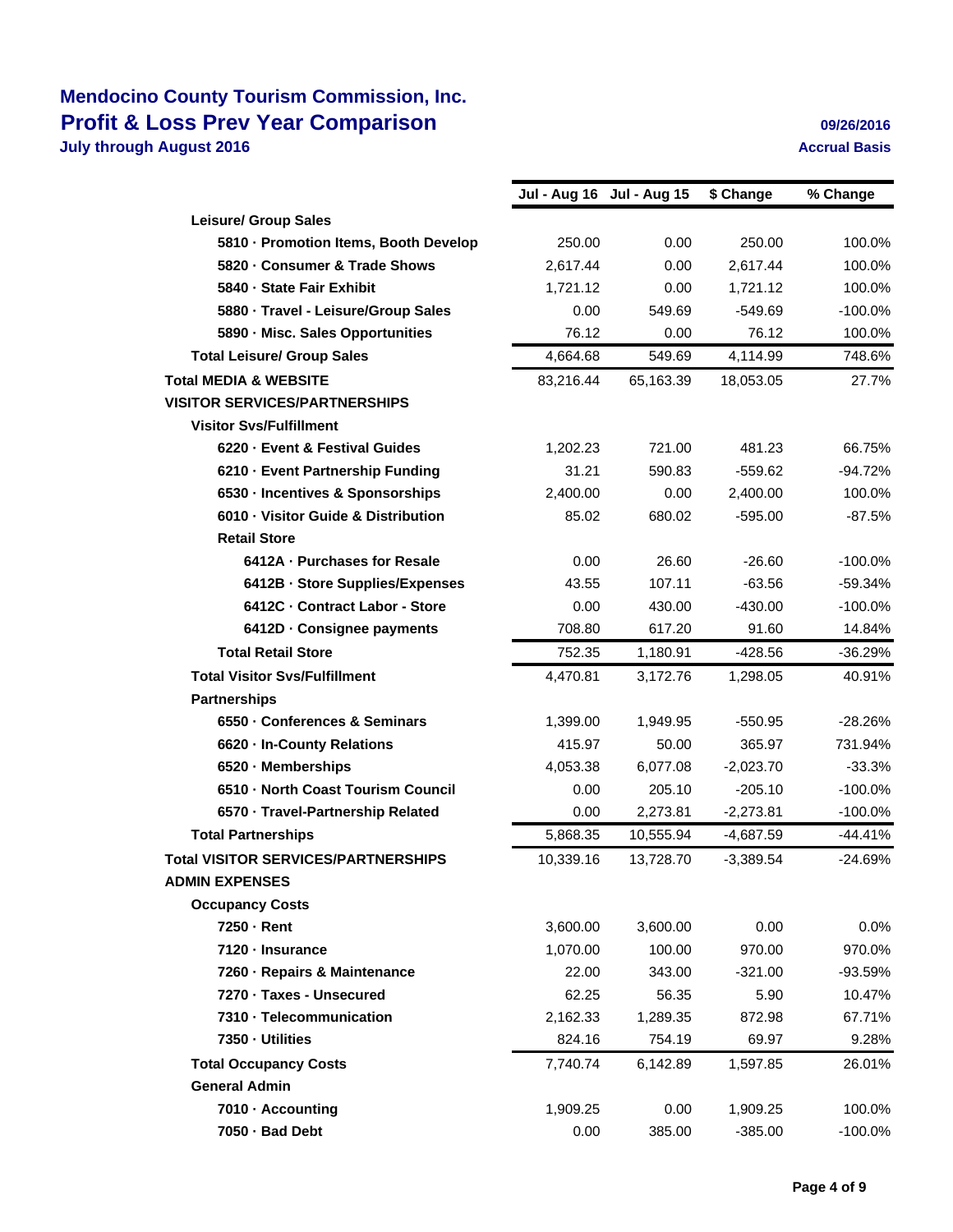### **Mendocino County Tourism Commission, Inc. Profit & Loss Prev Year Comparison 1997 12010 12020 12042016 July through August 2016 August 2016 Accrual Basis Accrual Basis**

|                                   | Jul - Aug 16 Jul - Aug 15 |             | \$ Change   | % Change   |
|-----------------------------------|---------------------------|-------------|-------------|------------|
| 7060 Bank Fees                    | 90.00                     | 0.00        | 90.00       | 100.0%     |
| 7090 Copying & Printing           | 235.17                    | 0.00        | 235.17      | 100.0%     |
| 7030 Legal Fees                   | 190.00                    | 80.00       | 110.00      | 137.5%     |
| 7150 Meeting Expenses             | 205.40                    | 160.95      | 44.45       | 27.62%     |
| 7200 Office Expense               | 4,647.73                  | 1,559.80    | 3,087.93    | 197.97%    |
| 7210 Postage & Shipping           | 285.81                    | 125.30      | 160.51      | 128.1%     |
| 7280 Travel Expenses              | 1,438.45                  | 1,201.68    | 236.77      | 19.7%      |
| <b>Total General Admin</b>        | 9,001.81                  | 3,512.73    | 5,489.08    | 156.26%    |
| <b>Total ADMIN EXPENSES</b>       | 16,742.55                 | 9,655.62    | 7,086.93    | 73.4%      |
| <b>MCLA Admin Expenses</b>        |                           |             |             |            |
| 8110 - Member Newsletter Printing | 0.00                      | 1,180.94    | $-1,180.94$ | $-100.0%$  |
| 8180 - Travel - MCLA              | 0.00                      | 39.68       | $-39.68$    | $-100.0%$  |
| <b>Total MCLA Admin Expenses</b>  | 0.00                      | 1,220.62    | $-1,220.62$ | $-100.0\%$ |
| <b>Personnel</b>                  |                           |             |             |            |
| 8510 Salaries & Wages             | 30,198.61                 | 24,696.44   | 5,502.17    | 22.28%     |
| 8520 Paid Time Off                | 925.01                    | 5,145.82    | $-4,220.81$ | $-82.02%$  |
| 8530 Payroll Taxes                | 3,460.06                  | 2,836.76    | 623.30      | 21.97%     |
| 8540 - Payroll Processing Fees    | 7.00                      | 27.20       | $-20.20$    | $-74.27%$  |
| 8550 Workers Comp                 | 2,467.00                  | 2,144.66    | 322.34      | 15.03%     |
| 8570 - Health Insurance           | 3,470.00                  | 4,633.92    | $-1,163.92$ | $-25.12%$  |
| 8580 Other Employee Benefits      | 0.00                      | 1,155.00    | $-1,155.00$ | $-100.0%$  |
| 8590 Contract Work                | 1,059.00                  | 360.00      | 699.00      | 194.17%    |
| 7415 - Executive Director Search  | 19,448.20                 | 0.00        | 19,448.20   | 100.0%     |
| <b>Total Personnel</b>            | 61,034.88                 | 40,999.80   | 20,035.08   | 48.87%     |
| <b>Total Expense</b>              | 171,333.03                | 130,768.13  | 40,564.90   | 31.02%     |
| <b>Net Ordinary Income</b>        | 31,282.60                 | 33,443.39   | $-2,160.79$ | -6.46%     |
| <b>Other Income/Expense</b>       |                           |             |             |            |
| <b>Other Expense</b>              |                           |             |             |            |
| 9900 - Prior Period Expense       | 0.00                      | 2,420.00    | $-2,420.00$ | $-100.0%$  |
| <b>Total Other Expense</b>        | 0.00                      | 2,420.00    | -2,420.00   | $-100.0\%$ |
| <b>Net Other Income</b>           | 0.00                      | $-2,420.00$ | 2,420.00    | 100.0%     |
| Net Income                        | 31,282.60                 | 31,023.39   | 259.21      | 0.84%      |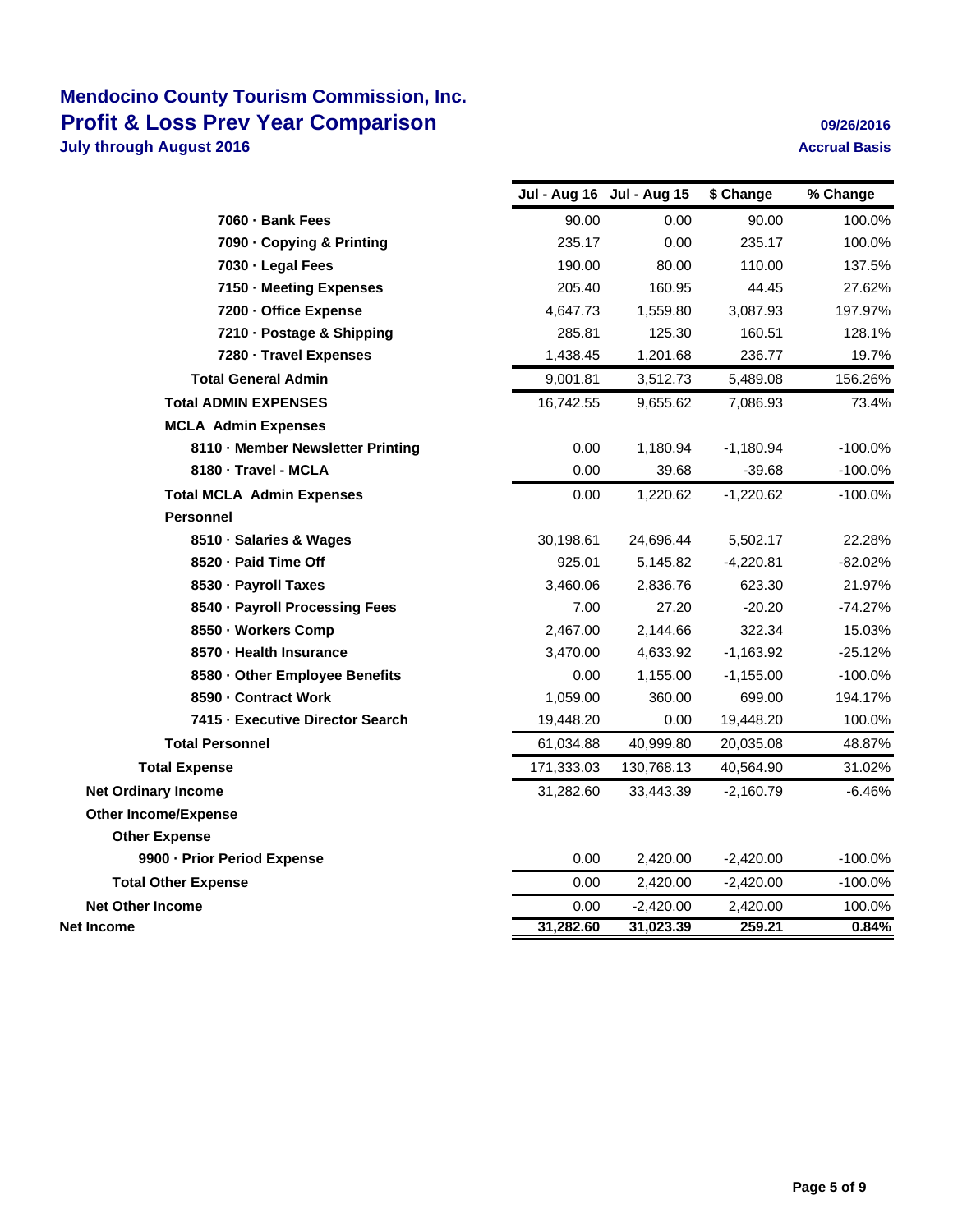## **Mendocino County Tourism Commission, Inc. Profit & Loss Budget Performance August 2016 August 2016**

|               | 09/26/2016 |  |
|---------------|------------|--|
| Accrual Basis |            |  |

|                                         | <b>Jul - Aug 16</b> | <b>YTD Budget</b> | % of Budget | <b>Annual Budget</b> |
|-----------------------------------------|---------------------|-------------------|-------------|----------------------|
| <b>Ordinary Income/Expense</b>          |                     |                   |             |                      |
| <b>Income</b>                           |                     |                   |             |                      |
| 4030 - County BID                       | 133,333.34          | 133,333.34        | 100.0%      | 800,000.00           |
| 4031 - County BID adjustments           | 1,644.32            |                   |             |                      |
| 4035 - County 50% Match                 | 66,666.66           | 66,666.66         | 100.0%      | 400,000.00           |
| 4050 - NCTC Administration              | 0.00                | 0.00              | 0.0%        | 19,000.00            |
| 4990 - Previous Year Surplus            | 0.00                | 32,194.00         | 0.0%        | 193,174.00           |
| <b>Other Income</b>                     |                     |                   |             |                      |
| 4940 - Misc. Income                     | 0.00                | 0.00              | 0.0%        | 10,900.00            |
| 4950 - Interest Income                  | 2.97                | 4.00              | 74.25%      | 100.00               |
| 4850 - Retail Sales                     | 968.34              | 1,666.66          | 58.1%       | 10,000.00            |
| <b>Total Other Income</b>               | 971.31              | 1,670.66          | 58.14%      | 21,000.00            |
| <b>Total Income</b>                     | 202,615.63          | 233,864.66        | 86.64%      | 1,433,174.00         |
| <b>Gross Profit</b>                     | 202,615.63          | 233,864.66        | 86.64%      | 1,433,174.00         |
| <b>Expense</b>                          |                     |                   |             |                      |
| <b>MEDIA &amp; WEBSITE</b>              |                     |                   |             |                      |
| <b>Advertising/ Media</b>               |                     |                   |             |                      |
| 5130 - Print & Online Advertising       |                     |                   |             |                      |
| 5120 - Digital & Broadcast              | 795.79              | 22,200.00         | 3.59%       | 133,200.00           |
| 5290 E-Marketing                        | 719.00              | 5,300.00          | 13.57%      | 31,800.00            |
| 5200 - Print & Direct Mail              | 30,965.00           | 17,598.80         | 175.95%     | 105,593.00           |
| Total 5130 - Print & Online Advertising | 32,479.79           | 45,098.80         | 72.02%      | 270,593.00           |
| 5150 Ad Development/Design              | 0.00                | 1,000.00          | 0.0%        | 6,000.00             |
| 5165 - AdverGame Development            | 4,800.00            | 4,800.00          | 100.0%      | 12,000.00            |
| 5170 Photography                        | 0.00                | 1,666.66          | 0.0%        | 10,000.00            |
| 5240 - Research & Development           | 0.00                | 3,333.30          | 0.0%        | 20,000.00            |
| 5110 Video Development                  | 171.72              | 3,333.30          | 5.15%       | 20,000.00            |
| 5015 Marketing Contingency              | 0.00                | 25,000.00         | 0.0%        | 150,000.00           |
| <b>Total Advertising/ Media</b>         | 37,451.51           | 84,232.06         | 44.46%      | 488,593.00           |
| <b>Public Relations</b>                 |                     |                   |             |                      |
| 5510 Public Relations Contract          | 22,270.86           | 22,500.00         | 98.98%      | 135,000.00           |
| 5650 Marketing & Comm. Coordinator      | 10,000.00           | 10,000.00         | 100.0%      | 60,000.00            |
| 5530 In-Market PR Stunts                | 0.00                | 833.30            | 0.0%        | 5,000.00             |
| 5560 - Media Events                     | 0.00                | 416.66            | 0.0%        | 2,500.00             |
| 5610 Travel -PR Related                 | 130.68              | 1,666.66          | 7.84%       | 10,000.00            |
| 5550 Visiting Media FAM Expenses        | 1,731.42            | 1,666.66          | 103.89%     | 10,000.00            |
| <b>Total Public Relations</b>           | 34,132.96           | 37,083.28         | 92.04%      | 222,500.00           |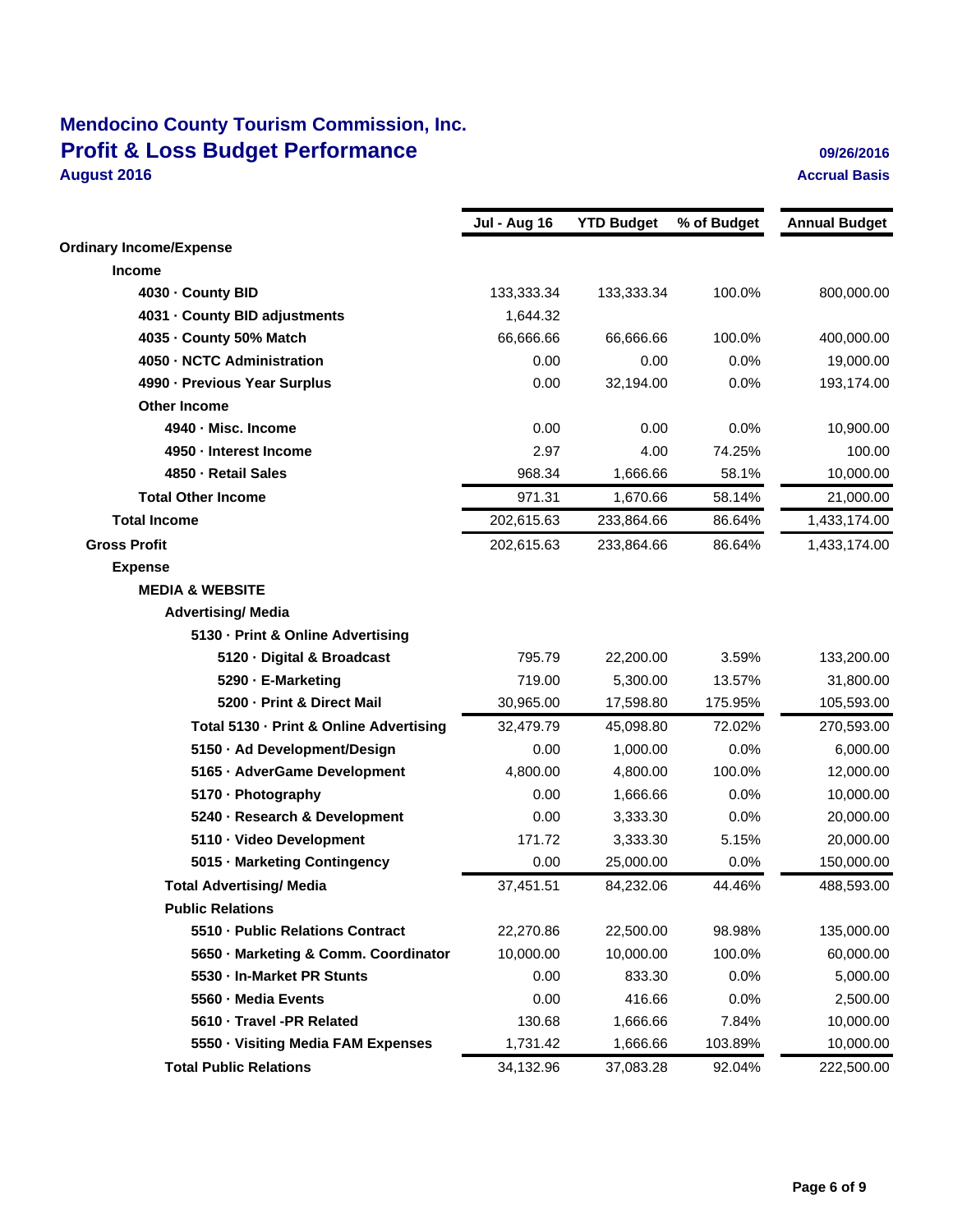## **Mendocino County Tourism Commission, Inc. Profit & Loss Budget Performance Discussed Algebra 2012 12016 09/26/2016 August 2016 Accrual Basis**

|                                            | <b>Jul - Aug 16</b> | <b>YTD Budget</b> | % of Budget | <b>Annual Budget</b> |
|--------------------------------------------|---------------------|-------------------|-------------|----------------------|
| <b>Website Maint / Development</b>         |                     |                   |             |                      |
| 5710 - Interactive Media Coordinator       | 5,520.00            | 6,000.00          | 92.0%       | 36,000.00            |
| 5730 Interactive Marketing                 | 247.29              | 2,000.00          | 12.37%      | 12,000.00            |
| 5750 - Development/ Maintenance            | 1,200.00            | 4,166.66          | 28.8%       | 25,000.00            |
| <b>Total Website Maint / Development</b>   | 6,967.29            | 12,166.66         | 57.27%      | 73,000.00            |
| <b>Leisure/ Group Sales</b>                |                     |                   |             |                      |
| 5810 - Promotion Items, Booth Develop      | 250.00              | 833.34            | 30.0%       | 5,000.00             |
| 5820 Consumer & Trade Shows                | 2.617.44            | 2,620.00          | 99.9%       | 12,000.00            |
| 5840 - State Fair Exhibit                  | 1,721.12            | 833.34            | 206.53%     | 5,000.00             |
| 5870 Shipping - Travel Shows               | 0.00                | 500.00            | 0.0%        | 3,000.00             |
| 5885 Travel - Group FAMs                   | 0.00                | 1,333.34          | 0.0%        | 8,000.00             |
| 5880 Travel - Leisure/Group Sales          | 0.00                | 1,666.66          | 0.0%        | 10,000.00            |
| 5890 - Misc. Sales Opportunities           | 76.12               | 333.34            | 22.84%      | 2,000.00             |
| <b>Total Leisure/ Group Sales</b>          | 4,664.68            | 8,120.02          | 57.45%      | 45,000.00            |
| <b>Total MEDIA &amp; WEBSITE</b>           | 83,216.44           | 141,602.02        | 58.77%      | 829,093.00           |
| <b>VISITOR SERVICES/PARTNERSHIPS</b>       |                     |                   |             |                      |
| <b>Visitor Svs/Fulfillment</b>             |                     |                   |             |                      |
| 6220 Event & Festival Guides               | 1,202.23            | 1,200.00          | 100.19%     | 16,000.00            |
| 6040 - In County Guides                    | 0.00                | 2,500.00          | 0.0%        | 15,000.00            |
| 6210 - Event Partnership Funding           | 31.21               | 4,166.66          | 0.75%       | 25,000.00            |
| 6530 - Incentives & Sponsorships           | 2,400.00            | 2,500.00          | 96.0%       | 15,000.00            |
| 6010 Visitor Guide & Distribution          | 85.02               | 0.00              | 100.0%      | 0.00                 |
| 6170 - Signage - Gateway, Kiosks           | 0.00                | 1,333.34          | 0.0%        | 8,000.00             |
| 6190 - Visitor Center/ Info Support        | 0.00                | 1,000.00          | 0.0%        | 6,000.00             |
| <b>Retail Store</b>                        |                     |                   |             |                      |
| 6412B - Store Supplies/Expenses            | 43.55               |                   |             |                      |
| 6412D - Consignee payments                 | 708.80              |                   |             |                      |
| <b>Retail Store - Other</b>                | 0.00                | 1,666.66          | 0.0%        | 10,000.00            |
| <b>Total Retail Store</b>                  | 752.35              | 1,666.66          | 45.14%      | 10,000.00            |
| <b>Total Visitor Svs/Fulfillment</b>       | 4,470.81            | 14,366.66         | 31.12%      | 95,000.00            |
| <b>Partnerships</b>                        |                     |                   |             |                      |
| 6550 Conferences & Seminars                | 1,399.00            | 1,400.00          | 99.93%      | 5,000.00             |
| 6620 - In-County Relations                 | 415.97              | 166.66            | 249.59%     | 1,000.00             |
| 6520 Memberships                           | 4,053.38            | 4,100.00          | 98.86%      | 7,000.00             |
| 6510 - North Coast Tourism Council         | 0.00                | 0.00              | $0.0\%$     | 10,000.00            |
| <b>Total Partnerships</b>                  | 5,868.35            | 5,666.66          | 103.56%     | 23,000.00            |
| <b>Total VISITOR SERVICES/PARTNERSHIPS</b> | 10,339.16           | 20,033.32         | 51.61%      | 118,000.00           |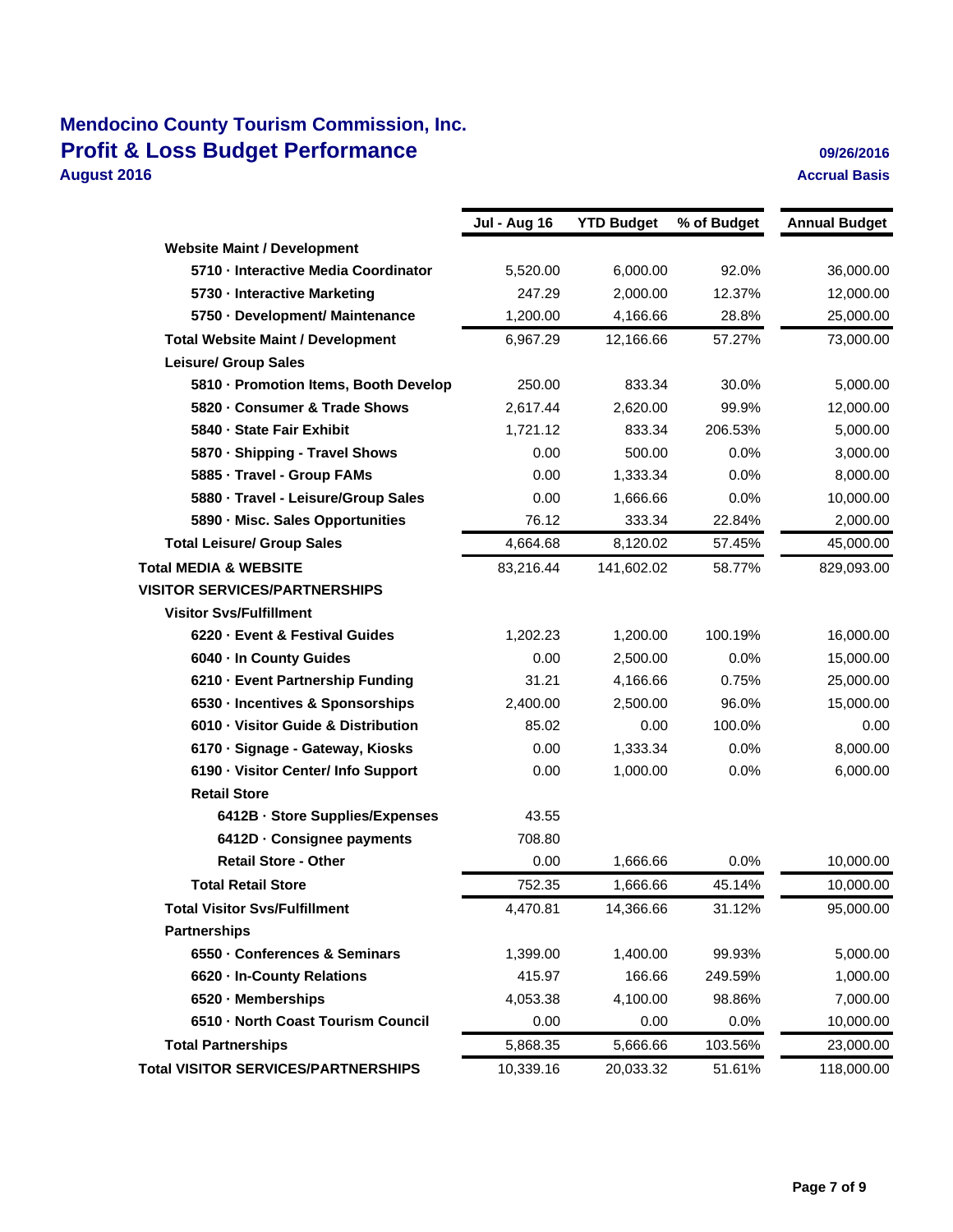## **Mendocino County Tourism Commission, Inc. Profit & Loss Budget Performance Discussed Algebra 2012 12016 09/26/2016 August 2016 Accrual Basis**

|                                  | <b>Jul - Aug 16</b> | <b>YTD Budget</b> | % of Budget | <b>Annual Budget</b> |
|----------------------------------|---------------------|-------------------|-------------|----------------------|
| <b>ADMIN EXPENSES</b>            |                     |                   |             |                      |
| <b>Occupancy Costs</b>           |                     |                   |             |                      |
| 7250 Rent                        | 3,600.00            | 3,600.00          | 100.0%      | 21,600.00            |
| 7120 Insurance                   | 1,070.00            | 1,070.00          | 100.0%      | 3,000.00             |
| 7260 Repairs & Maintenance       | 22.00               | 833.34            | 2.64%       | 5,000.00             |
| 7270 · Taxes - Unsecured         | 62.25               | 62.25             | 100.0%      | 62.25                |
| 7310 Telecommunication           | 2,162.33            | 2,165.00          | 99.88%      | 3,750.00             |
| 7350 Utilities                   | 824.16              | 840.00            | 98.11%      | 5,500.00             |
| 9700 Depreciation Expense        | 0.00                |                   |             | 109.00               |
| <b>Total Occupancy Costs</b>     | 7,740.74            | 8,570.59          | 90.32%      | 39,021.25            |
| <b>General Admin</b>             |                     |                   |             |                      |
| 7010 Accounting                  | 1,909.25            | 2,000.00          | 95.46%      | 15,000.00            |
| 7060 - Bank Fees                 | 90.00               | 90.00             | 100.0%      | 150.00               |
| 5250 Board Development           | 0.00                | 0.00              | 0.0%        | 3,500.00             |
| 7090 Copying & Printing          | 235.17              | 240.00            | 97.99%      | 1,200.00             |
| 7030 Legal Fees                  | 190.00              | 666.68            | 28.5%       | 4,000.00             |
| 7140 Licenses & Permits          | 0.00                | 0.00              | 0.0%        | 47.00                |
| 7150 Meeting Expenses            | 205.40              | 100.00            | 205.4%      | 500.00               |
| 7200 Office Expense              | 4,647.73            | 2,730.00          | 170.25%     | 9,480.75             |
| 7210 - Postage & Shipping        | 285.81              | 300.00            | 95.27%      | 13,142.00            |
| 7280 Travel Expenses             | 1,438.45            | 2,240.00          | 64.22%      | 13,450.00            |
| <b>Total General Admin</b>       | 9,001.81            | 8,366.68          | 107.59%     | 60,469.75            |
| <b>Total ADMIN EXPENSES</b>      | 16,742.55           | 16,937.27         | 98.85%      | 99,491.00            |
| <b>Personnel</b>                 |                     |                   |             |                      |
| 8510 · Salaries & Wages          | 30,198.61           | 50,000.00         | 60.4%       | 300,000.00           |
| 8520 - Paid Time Off             | 925.01              |                   |             |                      |
| 8530 - Payroll Taxes             | 3,460.06            | 5,000.00          | 69.2%       | 30,000.00            |
| 8540 - Payroll Processing Fees   | 7.00                | 7.00              | 100.0%      | 701.00               |
| 8550 · Workers Comp              | 2,467.00            | 2,467.00          | 100.0%      | 2,975.00             |
| 8570 - Health Insurance          | 3,470.00            | 3,475.00          | 99.86%      | 20,880.00            |
| 8580 - Other Employee Benefits   | 0.00                | 0.00              | 0.0%        | 3,300.00             |
| 8590 - Contract Work             | 1,059.00            | 1,060.00          | 99.91%      | 5,400.00             |
| 7415 - Executive Director Search | 19,448.20           | 19,448.20         | 100.0%      | 23,334.00            |
| <b>Total Personnel</b>           | 61,034.88           | 81,457.20         | 74.93%      | 386,590.00           |
| <b>Total Expense</b>             | 171,333.03          | 260,029.81        | 65.89%      | 1,433,174.00         |
| <b>Net Ordinary Income</b>       | 31,282.60           | $-26,165.15$      | -119.56%    | 0.00                 |
| Net Income                       | 31,282.60           | $-26,165.15$      | -119.56%    | 0.00                 |